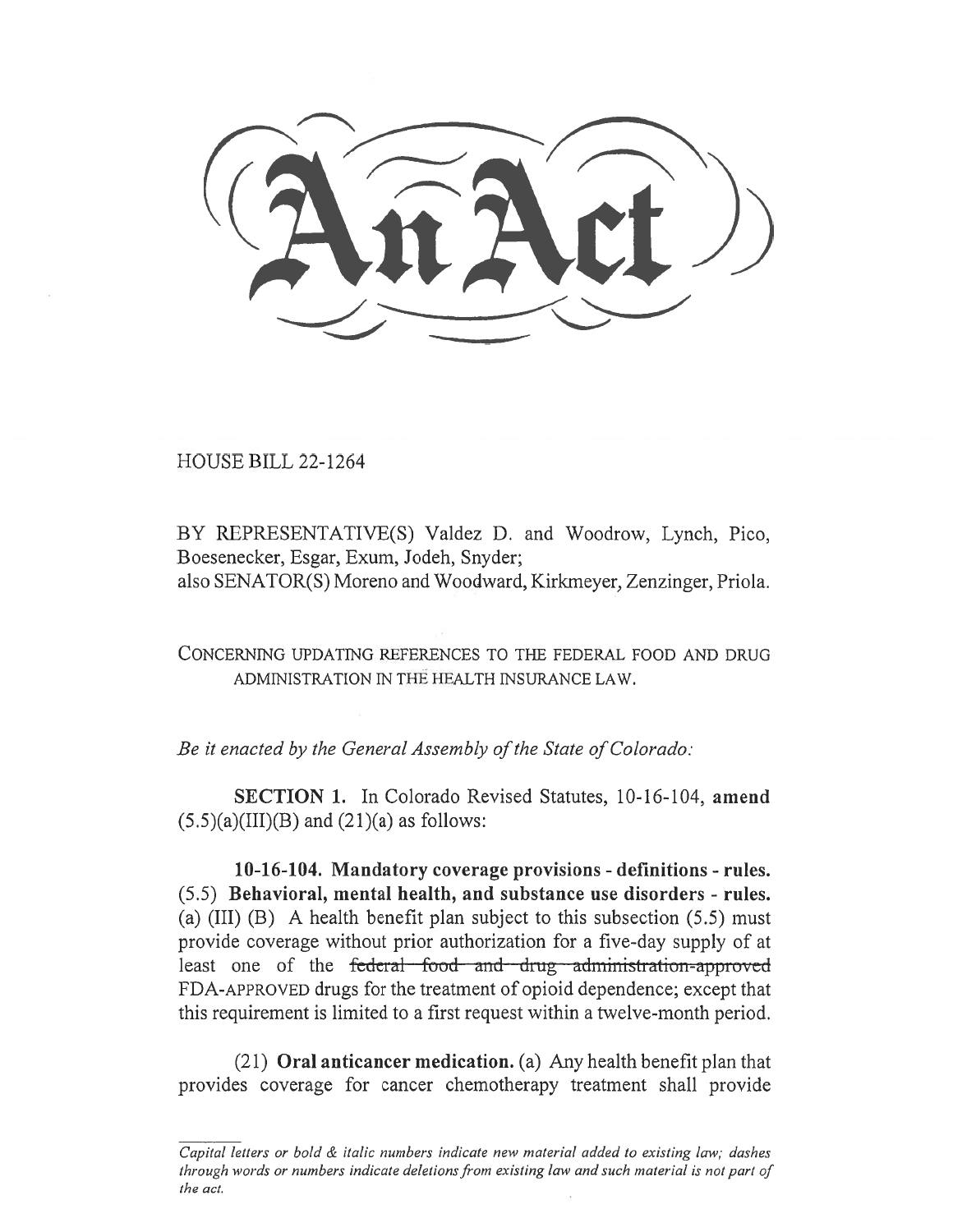coverage for prescribed, orally administered anticancer medication that has been approved by the federal-food and drug administration FDA and is used to kill or slow the growth of cancerous cells. The orally administered medication shall be provided at a cost to the covered person not to exceed the coinsurance percentage or the copayment amount as is applied to an intravenously administered or an injected cancer medication prescribed for the same purpose. A medication provided pursuant to this subsection (21) shall be prescribed only upon a finding that it is medically necessary by the treating physician for the purpose of killing or slowing the growth of cancerous cells in a manner that is in accordance with nationally accepted standards of medical practice, clinically appropriate in terms of type, frequency, extent site, and duration, and not primarily for the convenience of the patient, physician, or other health-care provider. This subsection (21) does not require the use of orally administered medications as a replacement for other cancer medications. Nothing in this subsection (21) prohibits coverage for oral generic medications in a health benefit plan. Nothing in this subsection (21) prohibits a carrier from applying an appropriate formulary or other clinical management to any medication described in this subsection (21). For the purposes of this subsection (21), the treating physician for a patient covered under a health maintenance organization's health benefit plan shall be a physician who is designated by and affiliated with the health maintenance organization.

SECTION 2. In Colorado Revised Statutes, 10-16-104.6, amend (1) introductory portion as follows:

10-16-104.6. Off-label use of cancer drugs. (1) A health benefit plan that provides coverage for prescription drugs shall not limit or exclude coverage for any drug approved by the United States food and drug administration FDA for use in the treatment of cancer on the basis that the drug has not been approved by the United States food and drug administration FDA for the treatment of the specific type of cancer for which the drug is prescribed if:

SECTION 3. In Colorado Revised Statutes, 10-16-112.5, amend  $(7)(c)(I)$  as follows:

10-16-112.5. Prior authorization for health-care services disclosures and notice - determination deadlines - criteria - limits and exceptions - definitions - rules. (7) Definitions. As used in this section:

## PAGE 2-HOUSE BILL 22-1264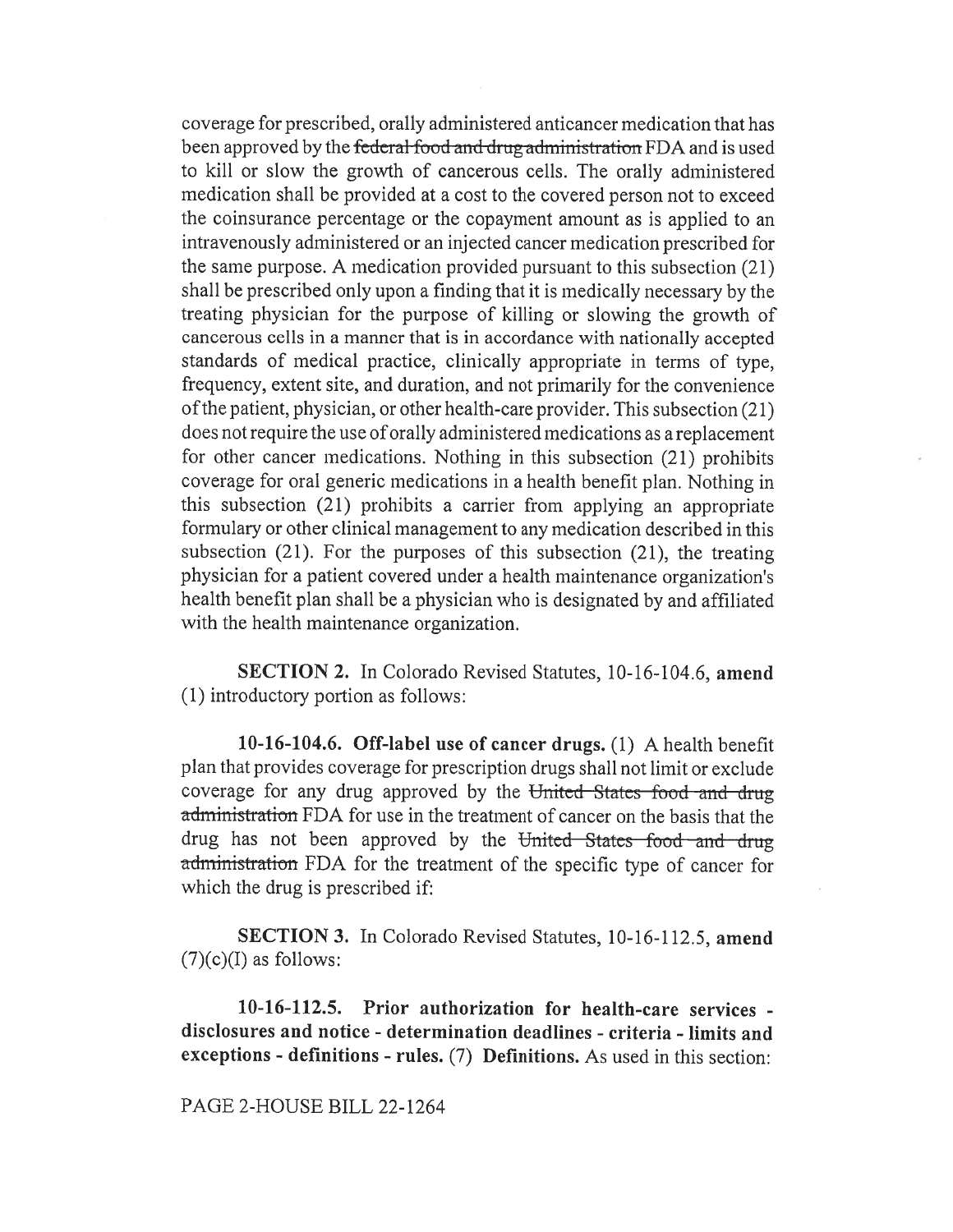(c) "Medical necessity" means a determination by the carrier that a prudent provider would provide a particular covered health-care service to a patient for the purpose of preventing, diagnosing, or treating an illness, injury, disease, or symptom in a manner that is:

(I) In accordance with generally accepted standards of medical practice and approved by the federal food and drug administration FDA or other required agency;

SECTION 4. In Colorado Revised Statutes, 10-16-124.7, amend  $(3)(a)$  as follows:

10-16-124.7. Opioid analgesics with abuse-deterrent properties - study - definitions. (3) As used in this section:

(a) "Abuse-deterrent opioid analgesic drug product" means a brand or generic opioid analgesic drug product approved by the United States food and drug administration FDA with abuse-deterrence labeling claims that indicate that the drug product is expected to result in a meaningful reduction in abuse.

SECTION 5. In Colorado Revised Statutes, 10-16-148, repeal (2) as follows:

10-16-148. Medication-assisted treatment - limitations on carriers - rules. (2) As used in this section, " $FDA$ " means the food and drug administration in the United States department of health and human services.

SECTION 6. Act subject to petition - effective date. This act takes effect at 12:01 a.m. on the day following the expiration of the ninety-day period after final adjournment of the general assembly; except that, if a referendum petition is filed pursuant to section 1 (3) of article V of the state constitution against this act or an item, section, or part of this act within such period, then the act, item, section, or part will not take effect unless approved by the people at the general election to be held in